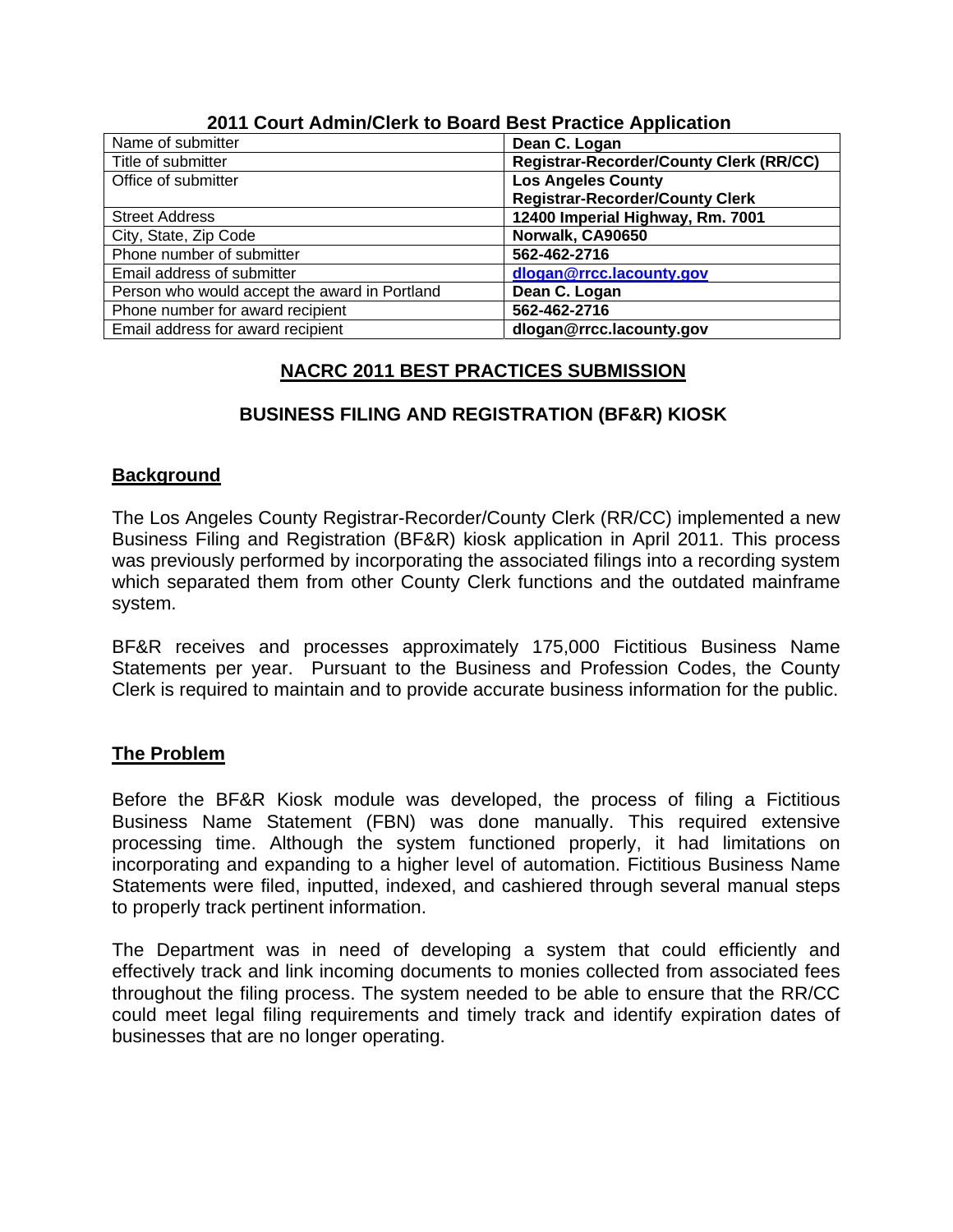#### **Program Description and Objectives**

The BF&R System provides efficiencies that reduce staff involvement and processing time, expedites the financial components, and eliminates the Indexing process. The BFR module includes a kiosk/web application that provides customers the ability to electronically submit their applications via a kiosk system module. Business requests that can be made through the kiosk station are listed below:

- Fictitious Business Name Statements (FBN)
- FBN Renewals
- Proof of Publication
- **FBN Withdrawals**
- FBN Abandonments

FBN Services (Renewal, Abandonment, or Withdrawal) are also automatically added to Joint Enterprise Development Interface (JEDI) document recording system as a linked document to the original FBN Document after filing.

The primary objective for developing the BF&R System was to automate and streamline processes surrounding filing a FBN. The internal development of the system also alleviates the prohibitive cost associated with building, maintaining and supporting a system that will accommodate the Los Angeles County Registrar-Recorder/County Clerks volume and processes.

#### **Project Implementation**

System development began in the summer of 2008. During the first phase, the RR/CC's IT team developed system specifications, wrote the code, developed and proofed user screens with Recorder Bureau staff, resolved issues and produced user manuals. During the second phase which began in January 2011 Recorder and IT staff installed additional servers, new work stations, public kiosks, and computers to replace old cashiering stations. Additionally, further system reviews were conducted along with an extensive training program with testing procedures. The system was successfully implemented in April 2011.

#### **Technology Required**

- Multiple Application Servers communicating together over the internet and intranet using Microsoft .Net 3.5 Windows Communication Foundation Web **Services**
- Microsoft SQL 2005 database servers in a clustered configuration
- Fiber channel Storage Area Network (SAN) used in the central data center to ensure reliable access